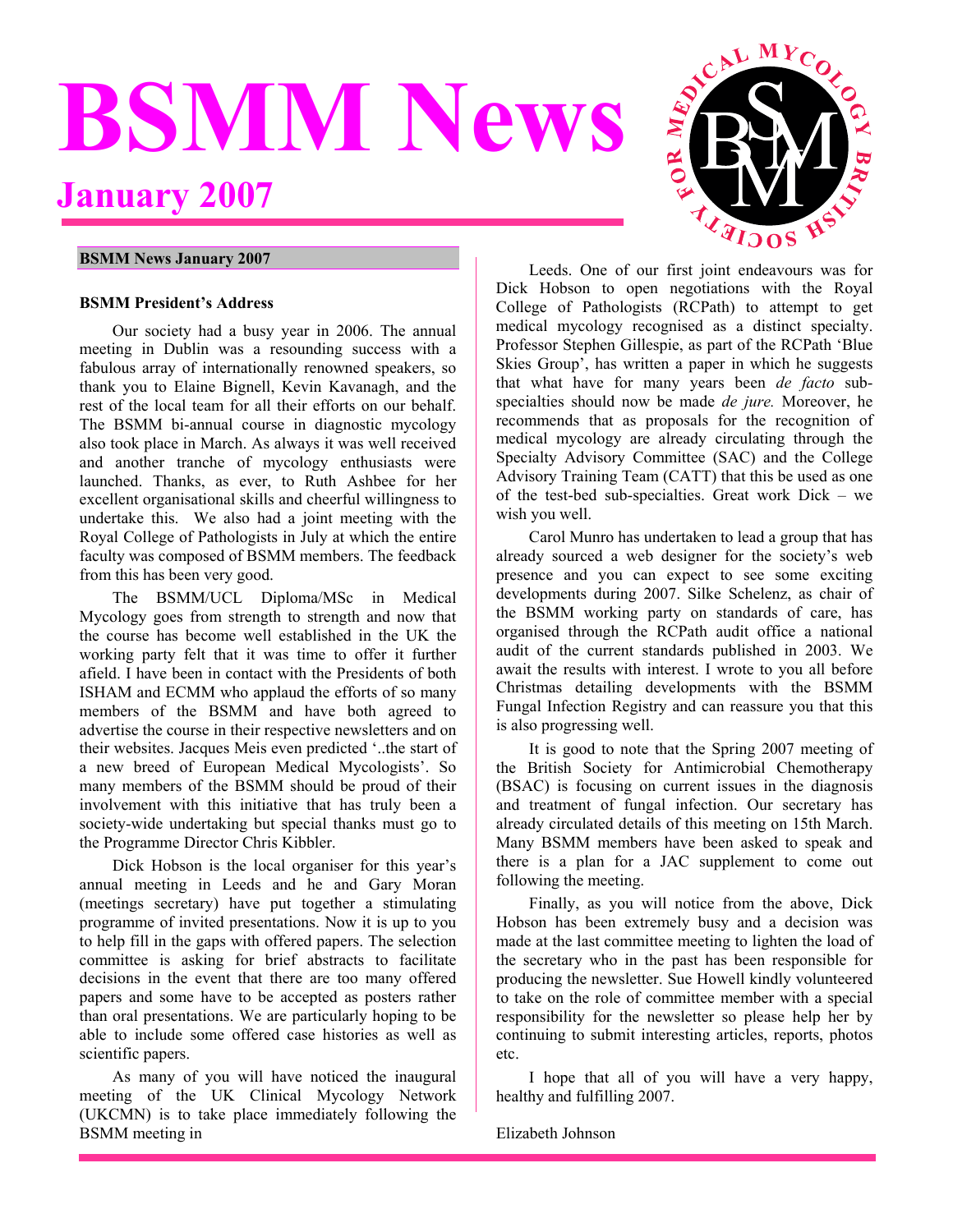

#### <span id="page-1-0"></span>**Contents**

| <b>Yeast Genetics and Molecular Biology meeting,</b> |  |
|------------------------------------------------------|--|
|                                                      |  |
|                                                      |  |
|                                                      |  |
|                                                      |  |
|                                                      |  |
|                                                      |  |
| Institute of Biology – Benefits of Affiliation  3    |  |
|                                                      |  |
|                                                      |  |

# **Conference report: 2006**

# **Yeast Genetics and Molecular Biology meeting, Princeton University, NJ**

This year the 2006 Yeast Genetics and Molecular Biology Meeting took place in Princeton, New Jersey, USA in July. Thanks to the BSMM generously awarding a travel grant, I was not only given the opportunity to attend this fantastic meeting but also to present a poster on some of my research. This enabled me to have some extremely insightful discussions on my work with other members within the yeast community.

The conference took place over a period of 5 days, with each day being packed with various sessions and workshops. A wide range of topics was covered within this period ranging from recombination of DNA to bioinformatics analysis of large scale screens. Of particular enjoyment were the keynote talks given out throughout the conference by recipients of various awards. These included talks by Charles Boone who was presented with the Ira Herskowitz or as he referred to it as the "Mid-life crisis" award, Christine Guthrie (presented with the Winge-Lindegren Address) and Kim Nasmyth (presented with the Lee Hartwell lecture).

With over 60 investigators presenting their findings and over 500 posters being presented at the conference there was a lot to take in, in only 5 days! Although all the sessions were enjoyable, the sessions of particular interest to me were; Cell cycle; Kinase Regulated Cell Polarity; Cell and Nuclear Dynamics and Membrane based signalling, talks in these sessions focused in research which was closely related to my own interests.

A variety of workshops were held during the course of the conference and I found Pathogenic Yeast and Other Fungi (chaired by Gerry Fink) and Imaging (organised by Trisha Davis) to be of particular interest and use to me. The Pathogenic Yeast and Other fungi

session focused on other yeast species which could be used as a model organism, such as Ashbya gossypii, instead of *Saccharomyces cerevisiae*. Aaron Mitchell also presented some recent data from his work involving the pathogen Candida albicans and its growth on biofilms during this session. The imaging session discussed a variety of new imaging strategies and techniques which have recently being developed and used for research purposes. It also gave hints and tips on imaging in general.

The conference winded down towards an end on the Saturday evening, when the conference dinner was held and Fred Sherman was awarded with the Lifetime Achievement Award. Later that evening everyone let their hair down and danced along to the music the band provided!

This was one of the best conferences I have ever attended, the talks were all excellent and it was a great opportunity to meet other people in the field from all over the world and talk about their work and interests. I've fully enjoyed myself and would once more like to take this opportunity to thank the BSMM for sponsoring me so enabling me to attend this fantastic conference.

# **Hsueh-lui Ho**

# **BSMM Annual Scientific Meeting 2007**

The 2007 BSMM Annual Meeting will be held at Devonshire Hall, in the University of Leeds, from  $18<sup>th</sup>$ - $20<sup>th</sup>$  March 2007. There will sessions on antifungal agents, epidemiology, antifungal immunity, and molecular mycology, including presentations by a number of top UK and international speakers. The 2007 BSMM Foundation Lecture will be delivered by Professor Neil Gow from Aberdeen, and the meeting will include a ISHAM-funded Glyn Evans Lecture, presented by Professor Ted White of the Seattle Biomedical Research Institute. Submission of offered papers and posters by BSMM members at all levels is encouraged, and these may include fungal case reports. The Annual Dinner will be held at the Thackray Medical Museum in Leeds (**[www.thackraymuseum.org/](http://www.thackraymuseum.org/)**), including the opportunity to roam the museum. For further information, please contact the Local Organiser (contact details below) or see the BSMM website (**[www.bsmm.org](http://www.bsmm.org/)**).

#### **Dick Hobson, Local Organiser**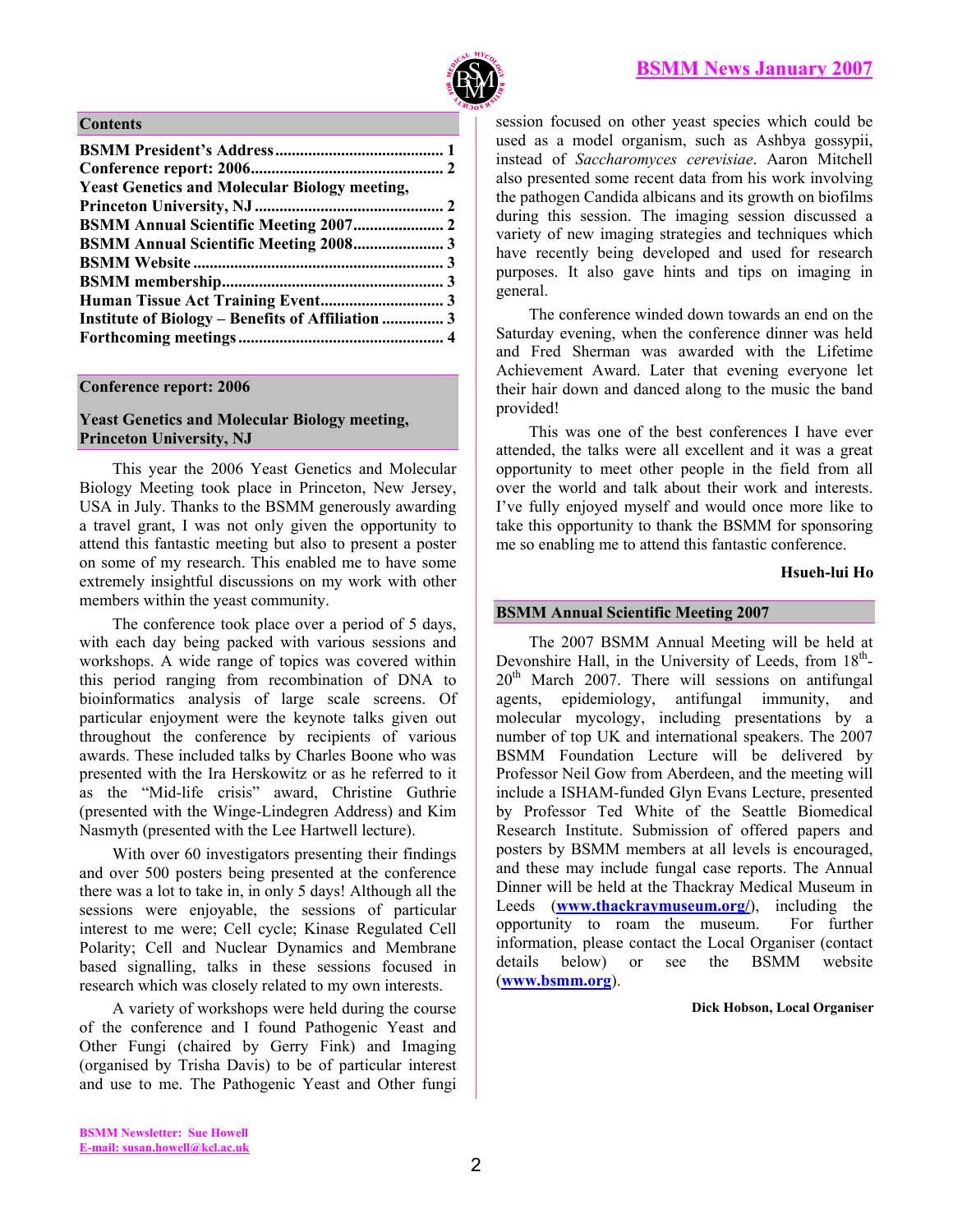

#### <span id="page-2-0"></span>**BSMM Annual Scientific Meeting 2008**

The 2008 BSMM Annual Meeting will be held in Norwich.

#### **Silke Schelenz, Local Organiser**

#### **BSMM Website**

The BSMM web site is in the process of getting a face lift. We would like to develop the web site further to make it an important resource for medical mycology, to raise the profile of the society and to make it an accessible forum for our members. The initial upgrade should be completed by Spring next year and we see the website's development continuing over time. This is an opportunity for you to contribute to the society. If you are interested in getting involved in the development of the website please come along to the AGM in Leeds in March 2007. Carol Munro will be responsible for the maintenance of the new site and would like to hear from members what they would like to see on the website. If you would like to contribute any suggestions, news, articles or images please forward them to Carol by emailing c.a.munro@abdn.ac.uk.

#### **Carol Munro**

#### **BSMM membership**

The BSMM now has 302 members, and would like to welcome the following members who have joined the Society since production of the last Newsletter (15/9/06): Kerstin Nather (Aberdeen), Omar Loss (London), Miruna David (Birmingham), Veronica Veses (Aberdeen), Chris Goodall (Leeds), Derry mercer (Aberdeen), Deborah O'Neil (Aberdeen), and Chris Bamford (Aberdeen).

#### **Human Tissue Act Training Event**

Organised by the Infectious Disease Research Network Friday 9 March 2007 Cost: £30 Venue: Rutherford Theatre, Institute of Physics, 76 Portland Place, London, W1B 1NT

Information, including a programme and online registration:

<http://www.idrn.org/researchworkshops.php>

The Human Tissue Act regulates removal, storage and use of human tissue \* defined as material that has come from a human body and consists of, or includes, human cells. Recent legislation came into force 1

September 2006, which covers the offence of 'DNA theft'. New offences include:

- Removing, storing or using human tissue for Scheduled Purposes without appropriate consent.
- Storing or using human tissue donated for a Scheduled Purpose for another purpose.
- Trafficking in human tissue for transplantation purposes.
- Carrying out licensable activities without holding a licence from the HTA (with lower penalties for related lesser offences such as failing to produce records or obstructing the HTA in carrying out its power or responsibilities).

(ref: Human Tissue Authority website, <<http://www.hta.gov.uk/>>http://www.hta.gov.uk/) .

The day will consist of presentations from experts in this field, plus interactive sessions in the afternoon. The Chair of the event is Professor Adrian Newland, President of the Royal College of Pathologists and there will be representatives from the Human Tissue Authority present.

#### **Institute of Biology – Benefits of Affiliation**

Professor Sir Richard Gardner wrote a letter to the BSMM as an affiliated society to the Institute of Biology (IoB), outlining the IoB activities and benefits of affiliation. The following is a summary of the main points of the letter:

The IoB is recognised for providing high quality and impartial advice, recently on the topics of stem cell research, the use of animals in research, GM food and crops, biofuels, antibiotic resistance and sustainable agriculture. Approximately 20 Government documents are prepared per year, and during the development of these papers affiliated societies are consulted and invited to contribute.

Some successes from the IoB include: stopping HEFCE lowering the funding for undergraduate biology teaching, reducing the bureaucratic nature of legislation on the use of stem cells in research, and obtaining Government support for the need for animals in medical research.

Furthermore, the IoB has launched a CPD scheme to support an enhanced CBiol status, and has developed a programme of courses and workshops to support this CPD programme. Members of our Affiliated Societies may attend at discounted IOB member rates.